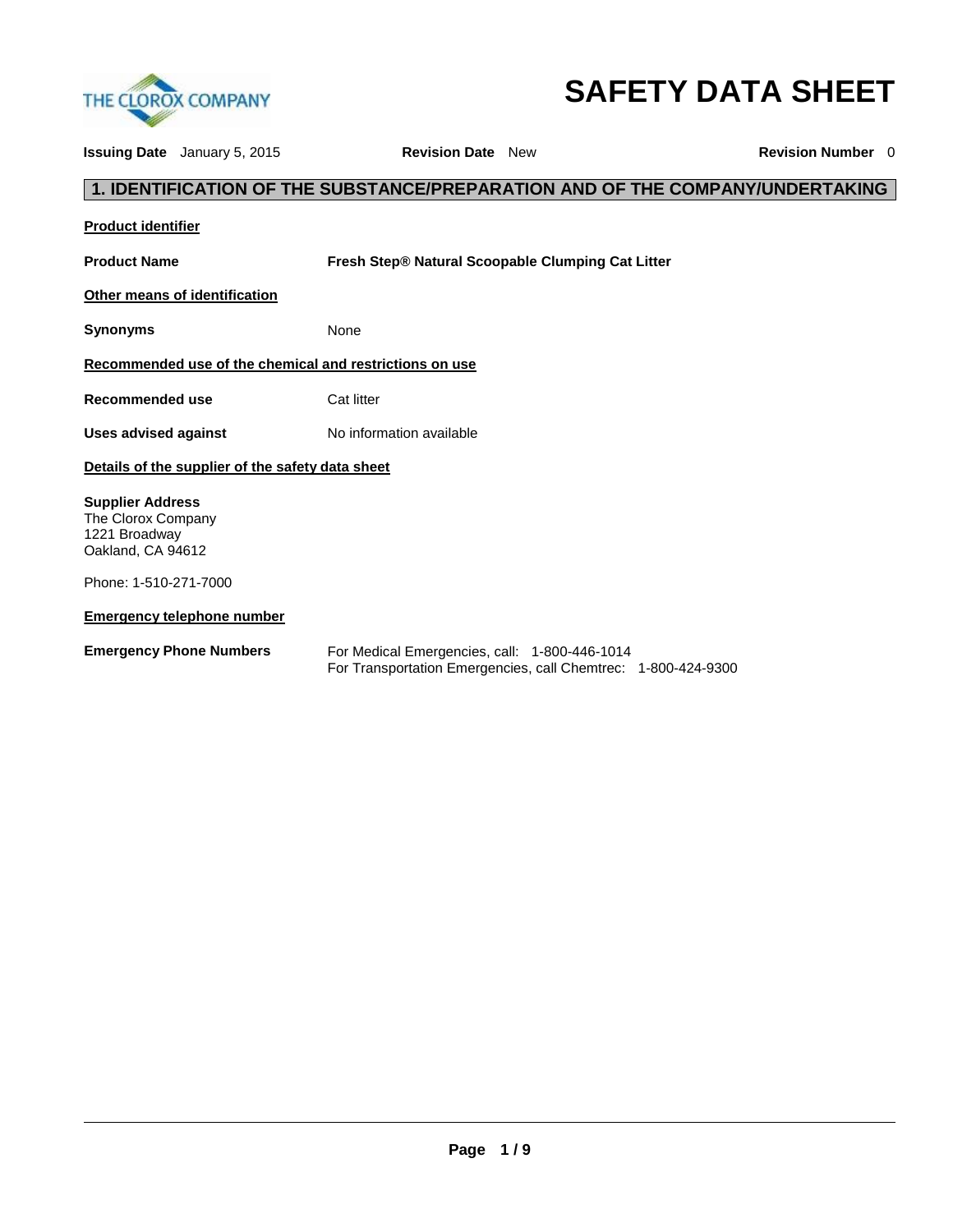# **2. HAZARDS IDENTIFICATION**

#### **Classification**

This chemical is considered hazardous by the 2012 OSHA Hazard Communication Standard (29 CFR 1910.1200).

| Carcir<br>nenicity.<br>nicit | ---<br>эrv |
|------------------------------|------------|
| Toxic<br>люг<br>ж<br>ີ       | ערנ        |

#### **GHS Label elements, including precautionary statements**

#### **Emergency Overview**

| Signal word              |                                                                             | <b>Danger</b>                 |  |      |      |
|--------------------------|-----------------------------------------------------------------------------|-------------------------------|--|------|------|
| <b>Hazard Statements</b> | May cause cancer (inhalation).<br>May damage fertility or the unborn child. |                               |  |      |      |
|                          |                                                                             |                               |  |      |      |
| chips                    | Appearance Gray granules with cedar                                         | Physical State Granular solid |  | Odor | None |

#### **Precautionary Statements - Prevention**

Obtain special instructions before use. Do not handle until all safety precautions have been read and understood. Wear protective gloves, eye protection, and face protection. Do not breathe dust.

#### **Precautionary Statements - Response**

If exposed or concerned: Get medical advice.

#### **Precautionary Statements - Storage**

Store locked up.

#### **Precautionary Statements - Disposal**

Dispose of contents in accordance with all applicable federal, state, and local regulations.

#### **Hazards not otherwise classified (HNOC)**

Not applicable.

#### **Unknown Toxicity**

2% of the mixture consists of ingredients of unknown toxicity.

#### **Other information**

Cat feces can sometimes transmit a disease called toxoplasmosis. Pregnant women and immunosuppressed persons are most susceptible. Always remember to wash hands thoroughly after handling *used* cat litter. Unused cat litter poses no toxoplasmosis threat. Inhalation of dust may irritate respiratory tract. Do not use this product as a traction aid because product becomes slippery and slick when wet. Particles may scratch hard surfaces, such as vinyl flooring.

# **Interactions with Other Chemicals**

None known.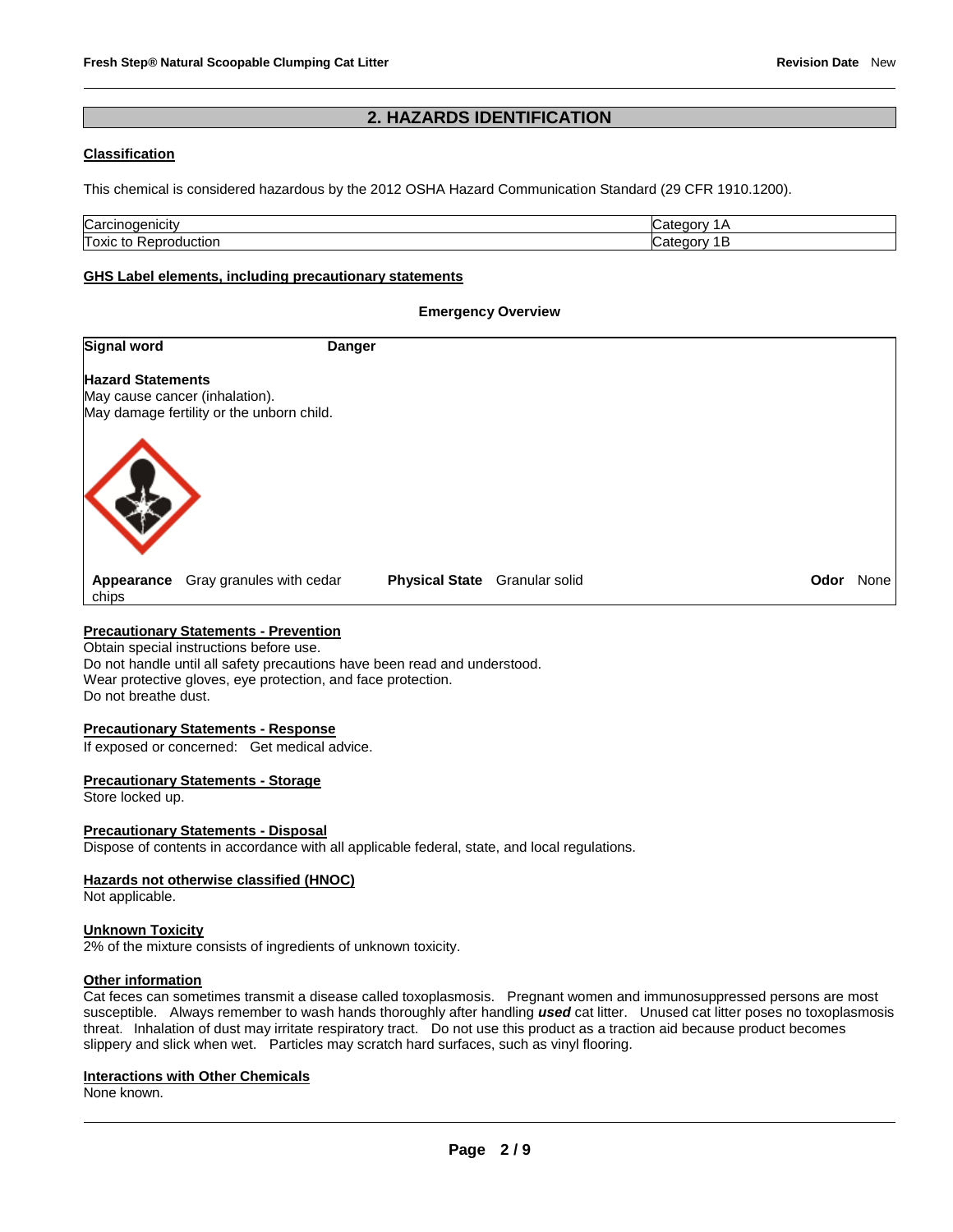# **3. COMPOSITION/INFORMATION ON INGREDIENTS**

| <b>Chemical Name</b>            | <b>CAS-No</b> | Weight %                 | <b>Trade Secret</b> |
|---------------------------------|---------------|--------------------------|---------------------|
| <b>Bentonite</b>                | 1302-78-9     | 70 - 90                  |                     |
| Crystalline silica (quartz)     | 14808-60-7    |                          |                     |
| Sodium tetraborate pentahydrate | 12179-04-3    | $\overline{\phantom{0}}$ |                     |

\* The exact percentage (concentration) of composition has been withheld as a trade secret.

# **4. FIRST AID MEASURES**

| First aid measures |
|--------------------|
|--------------------|

| <b>General Advice</b>             | Show this safety data sheet to the doctor in attendance.                                                                                                                                                                              |  |  |
|-----------------------------------|---------------------------------------------------------------------------------------------------------------------------------------------------------------------------------------------------------------------------------------|--|--|
| <b>Eye Contact</b>                | Hold eye open and rinse slowly and gently with water for 15 - 20 minutes. Remove contact<br>lenses, if present, after the first 5 minutes, then continue rinsing eye. Call a poison control<br>center or doctor for treatment advice. |  |  |
| <b>Skin Contact</b>               | Rinse skin with plenty of water. If irritation persists, call a doctor.                                                                                                                                                               |  |  |
| <b>Inhalation</b>                 | Move to fresh air. If breathing problems develop, call a doctor.                                                                                                                                                                      |  |  |
| Ingestion                         | Drink a glassful of water. Call a doctor or poison control center.                                                                                                                                                                    |  |  |
| <b>Protection of First-aiders</b> | Avoid contact with skin, eyes, and clothing. Use personal protective equipment as<br>required. Wear personal protective clothing (see section 8).                                                                                     |  |  |

#### **Most important symptoms and effects, both acute and delayed**

| <b>Most Important Symptoms and</b> | May cause slight eye irritation. Inhalation of dust may irritate nose and throat. |
|------------------------------------|-----------------------------------------------------------------------------------|
| <b>Effects</b>                     |                                                                                   |

#### **Indication of any immediate medical attention and special treatment needed**

**Notes to Physician Treat symptomatically.** 

# **5. FIRE-FIGHTING MEASURES**

#### **Suitable Extinguishing Media**

Not flammable. Use extinguishing measures that are appropriate to local circumstances and the surrounding environment.

**Unsuitable Extinguishing Media**

None known.

**Specific Hazards Arising from the Chemical**

Not flammable. None known.

**Explosion Data**

**Sensitivity to Mechanical Impact** None.

**Sensitivity to Static Discharge Mone.** 

#### **Protective equipment and precautions for firefighters**

As in any fire, wear self-contained breathing apparatus pressure-demand, MSHA/NIOSH (approved or equivalent) and full protective gear.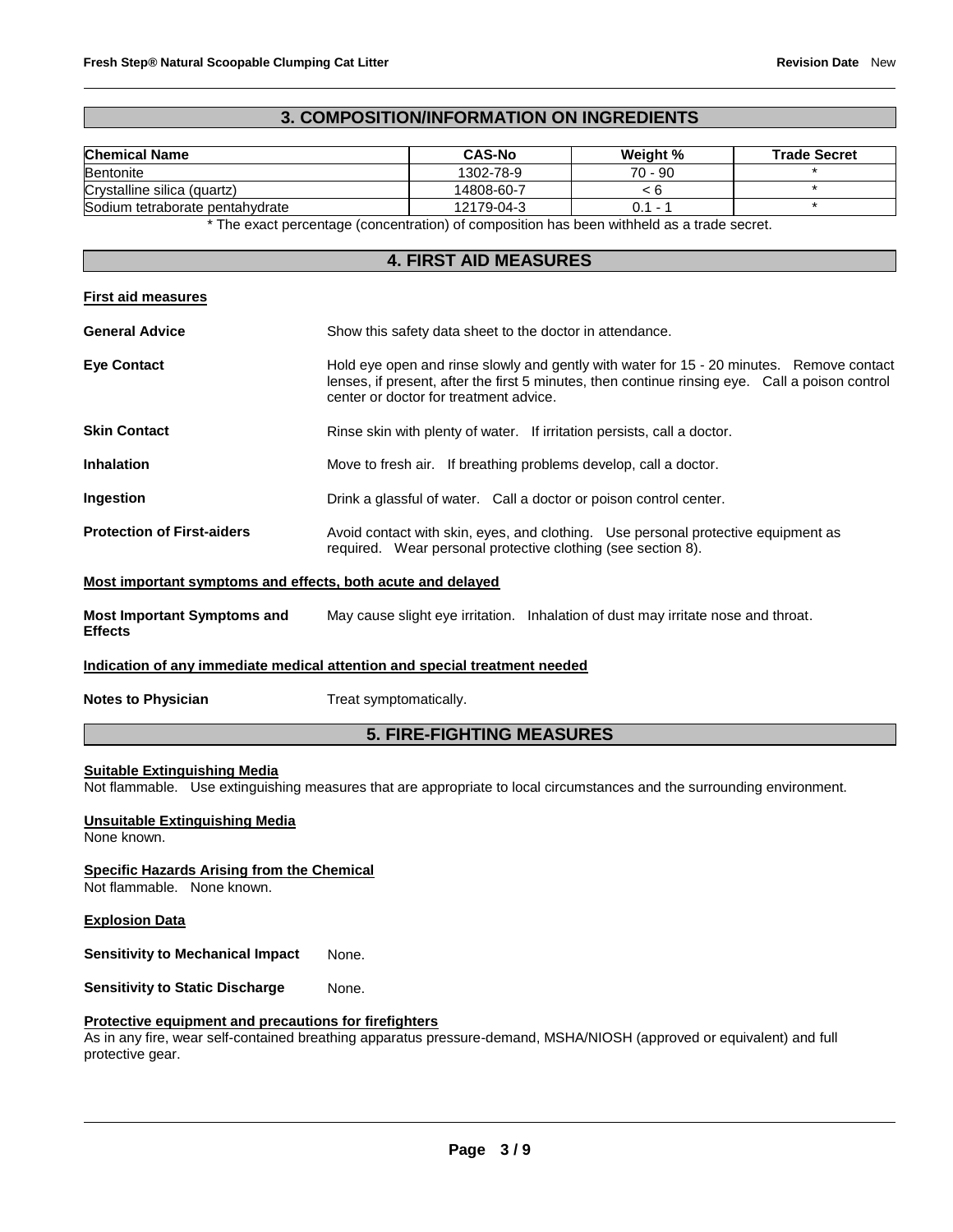# **6. ACCIDENTAL RELEASE MEASURES**

### **Personal precautions, protective equipment and emergency procedures**

| <b>Personal Precautions</b>                          | Avoid contact with eyes, skin, and clothing. Ensure adequate ventilation. Use personal<br>protective equipment as required.                                                                                      |  |  |  |
|------------------------------------------------------|------------------------------------------------------------------------------------------------------------------------------------------------------------------------------------------------------------------|--|--|--|
| <b>Other Information</b>                             | Refer to protective measures listed in Sections 7 and 8.                                                                                                                                                         |  |  |  |
| <b>Environmental precautions</b>                     |                                                                                                                                                                                                                  |  |  |  |
| <b>Environmental Precautions</b>                     | See Section 12 for ecological Information.                                                                                                                                                                       |  |  |  |
| Methods and material for containment and cleaning up |                                                                                                                                                                                                                  |  |  |  |
| <b>Methods for Containment</b>                       | Prevent further spillage if safe to do so.                                                                                                                                                                       |  |  |  |
| <b>Methods for Cleaning Up</b>                       | Vacuum sweep, if possible, to avoid generating airborne dust.  Wash residual down to<br>sanitary sewer. Contact the sanitary treatment facility in advance to assure ability to<br>process washed-down material. |  |  |  |

# **7. HANDLING AND STORAGE**

#### **Precautions for safe handling**

Handling **Handle in accordance with good industrial hygiene and safety practice. Avoid contact with Avoid contact with** skin, eyes, and clothing. Do not eat, drink, or smoke when using this product.

#### **Conditions for safe storage, including any incompatibilities**

**Storage** Store in a dry area.

**Incompatible Products** None known.

# **8. EXPOSURE CONTROLS/PERSONAL PROTECTION**

#### **Control parameters**

#### **Exposure Guidelines**

| <b>Chemical Name</b>                          | <b>ACGIH TLV</b>                                                                                                                                                                               | <b>OSHA PEL</b>                                                                                                               | <b>NIOSH IDLH</b>                                                                               |
|-----------------------------------------------|------------------------------------------------------------------------------------------------------------------------------------------------------------------------------------------------|-------------------------------------------------------------------------------------------------------------------------------|-------------------------------------------------------------------------------------------------|
| <b>Bentonite</b><br>1302-78-9                 | None                                                                                                                                                                                           | None                                                                                                                          | None                                                                                            |
| Crystalline silica (quartz)<br>14808-60-7     | TWA - 0.025 mg/m <sup>3</sup><br>(respirable fraction)                                                                                                                                         | TWA - $30/(%SiO2 + 2)$ mg/m <sup>3</sup><br>(total dust)<br>TWA - $10/(%SiO2 + 2)$ mg/m <sup>3</sup><br>(respirable fraction) | IDLH - 50 mg/m <sup>3</sup> (respirable dust)<br>TWA - 0.05 mg/m <sup>3</sup> (respirable dust) |
| Sodium tetraborate pentahydrate<br>12179-04-3 | STEL - 6 mg/m <sup>3</sup><br>(inhalable fraction) <sup>a</sup><br>STEL - 2 mg/m <sup>3</sup><br>(inhalable fraction) <sup>a</sup><br><sup>a</sup> Listed under<br>borate compounds, inorganic | None                                                                                                                          | TWA - 1 mg/m <sup>3</sup>                                                                       |

*ACGIH TLV: American Conference of Governmental Industrial Hygienists - Threshold Limit Value. OSHA PEL: Occupational Safety and Health Administration - Permissible Exposure Limits. NIOSH IDLH: Immediately Dangerous to Life or Health.*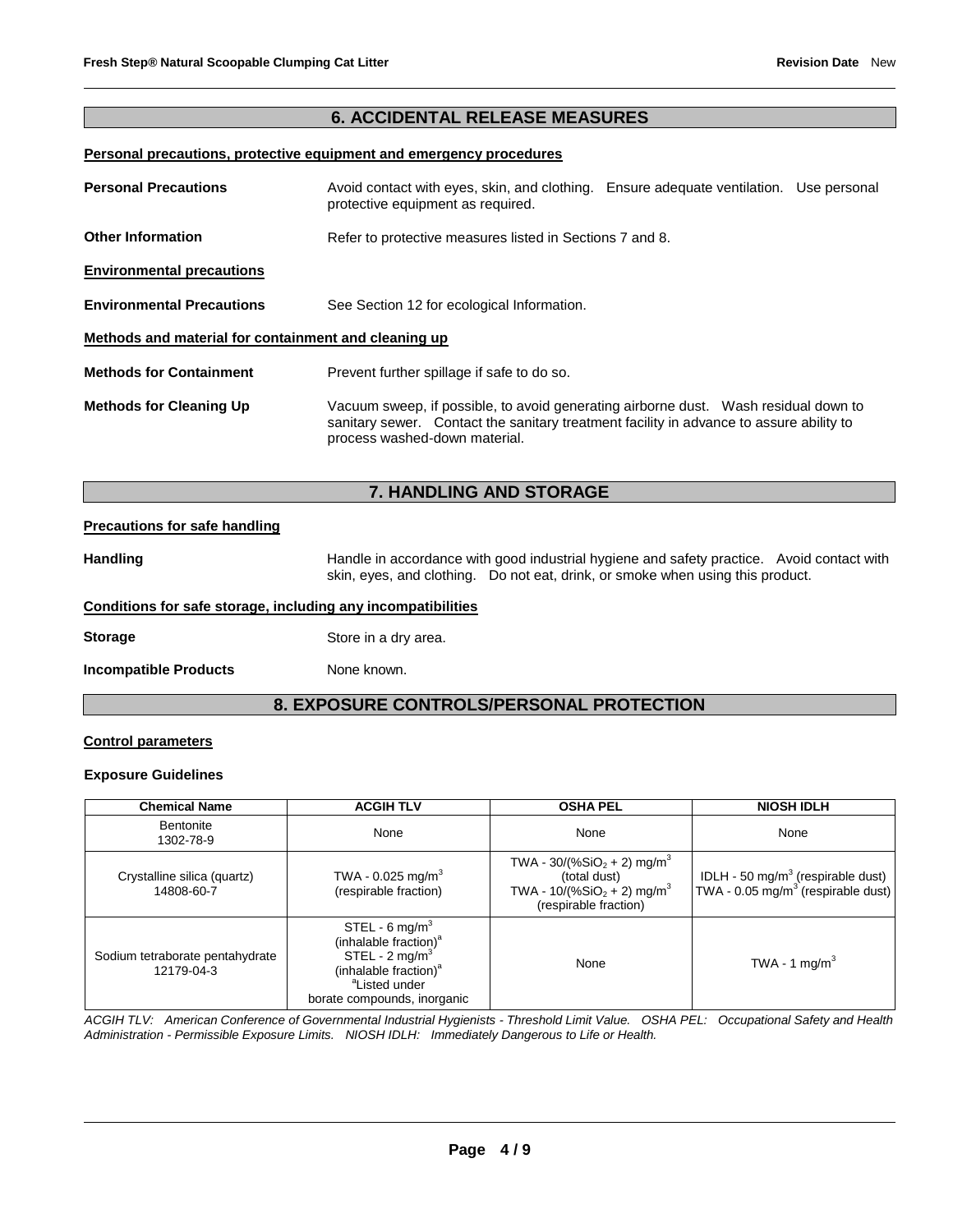# **Appropriate engineering controls**

| <b>Engineering Measures</b> | Showers             |
|-----------------------------|---------------------|
|                             | Eyewash stations    |
|                             | Ventilation systems |
|                             |                     |

| Individual protection measures, such as personal protective equipment |                                                                                                                                                                                                                                                                                        |  |  |  |
|-----------------------------------------------------------------------|----------------------------------------------------------------------------------------------------------------------------------------------------------------------------------------------------------------------------------------------------------------------------------------|--|--|--|
| <b>Eye/Face Protection</b>                                            | Wear safety glasses.                                                                                                                                                                                                                                                                   |  |  |  |
| <b>Skin and Body Protection</b>                                       | Wear rubber or neoprene gloves.                                                                                                                                                                                                                                                        |  |  |  |
| <b>Respiratory Protection</b>                                         | No protective equipment is needed under normal use conditions. If exposure limits are<br>exceeded or irritation is experienced, NIOSH/MSHA approved respiratory protection should<br>be worn. Respiratory protection must be provided in accordance with current local<br>regulations. |  |  |  |
| <b>Hygiene Measures</b>                                               | Handle in accordance with good industrial hygiene and safety practice.                                                                                                                                                                                                                 |  |  |  |

# **9. PHYSICAL AND CHEMICAL PROPERTIES**

#### **Physical and Chemical Properties**

| <b>Physical State</b>                                   | Dry solid                      |                       |                          |
|---------------------------------------------------------|--------------------------------|-----------------------|--------------------------|
| Appearance                                              | Granular                       | Odor                  | None                     |
| Color                                                   | Gray granules with cedar chips | <b>Odor Threshold</b> | No information available |
| <b>Property</b>                                         | <b>Values</b>                  | <b>Remarks/Method</b> |                          |
| pН                                                      | Not applicable                 | None known            |                          |
| <b>Melting/freezing point</b>                           | No data available              | None known            |                          |
| Boiling point / boiling range                           | No data available              | None known            |                          |
| <b>Flash Point</b>                                      | Not flammable                  | None known            |                          |
| <b>Evaporation rate</b>                                 | No data available              | None known            |                          |
| Flammability (solid, gas)                               | No data available              | None known            |                          |
| <b>Flammability Limits in Air</b>                       |                                |                       |                          |
| <b>Upper flammability limit</b>                         | No data available              | None known            |                          |
| <b>Lower flammability limit</b>                         | No data available              | None known            |                          |
| Vapor pressure                                          | No data available              | None known            |                          |
| Vapor density                                           | No data available              | None known            |                          |
| <b>Bulk density</b>                                     | $~1.1$ g/cm <sup>3</sup>       | None known            |                          |
| <b>Water Solubility</b>                                 | Insoluble in water             | None known            |                          |
| Solubility in other solvents                            | No data available              | None known            |                          |
| Partition coefficient: n-octanol/waterNo data available |                                | None known            |                          |
| <b>Autoignition temperature</b>                         | No data available              | None known            |                          |
| <b>Decomposition temperature</b>                        | No data available              | None known            |                          |
| <b>Kinematic viscosity</b>                              | No data available              | None known            |                          |
| <b>Dynamic viscosity</b>                                | No data available              | None known            |                          |
| <b>Explosive Properties</b>                             | Not explosive                  |                       |                          |
| <b>Oxidizing Properties</b>                             | No data available              |                       |                          |
| <b>Other Information</b>                                |                                |                       |                          |
| <b>Softening Point</b>                                  | No data available              |                       |                          |
| <b>VOC Content (%)</b>                                  | No data available              |                       |                          |
| <b>Particle Size</b>                                    | No data available              |                       |                          |
| <b>Particle Size Distribution</b>                       | No data available              |                       |                          |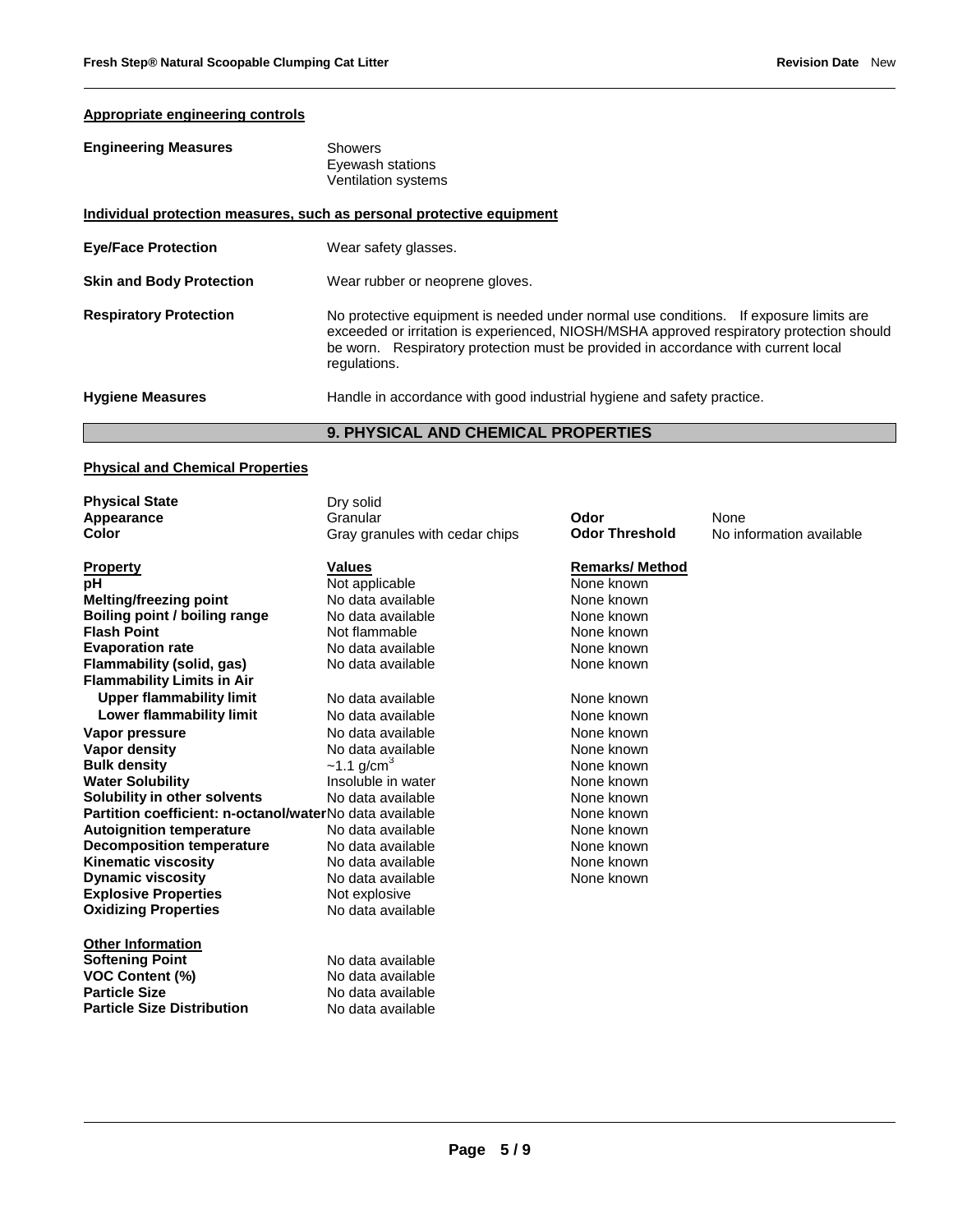# **10. STABILITY AND REACTIVITY**

#### **Reactivity**

None known.

#### **Chemical stability**

Stable under recommended storage conditions.

#### **Possibility of Hazardous Reactions**

None under normal processing.

#### **Conditions to avoid**

None known.

# **Incompatible materials**

None known.

#### **Hazardous Decomposition Products**

None known.

# **11. TOXICOLOGICAL INFORMATION**

#### **Information on likely routes of exposure**

#### **Product Information** .

| <b>Inhalation</b>   | Inhalation may irritate respiratory tract. |
|---------------------|--------------------------------------------|
| <b>Eye Contact</b>  | Dust may cause temporary eye irritation.   |
| <b>Skin Contact</b> | Minor or no effects expected.              |
| Ingestion           | Minor or no effects expected.              |

#### **Component Information**

| Chemical Name                                 | LD50 Oral        | LD50 Dermal              | <b>LC50 Inhalation</b> |
|-----------------------------------------------|------------------|--------------------------|------------------------|
| Bentonite<br>1302-78-9                        | $>5$ g/kg (Rat)  | $\overline{\phantom{0}}$ | $\blacksquare$         |
| Quartz<br>14808-60-7                          | $0.5$ g/kg (Rat) |                          |                        |
| Sodium tetraborate pentahydrate<br>12179-04-3 | 2.4 g/kg (Rat)   | >2 g/kg (Rabbit)         | -                      |

### **Information on toxicological effects**

**Symptoms** May cause redness and tearing of the eyes. Inhalation may irritate respiratory tract.

# **Delayed and immediate effects as well as chronic effects from short and long-term exposure**

**Sensitization No information available.** 

### **Mutagenic Effects No information available.**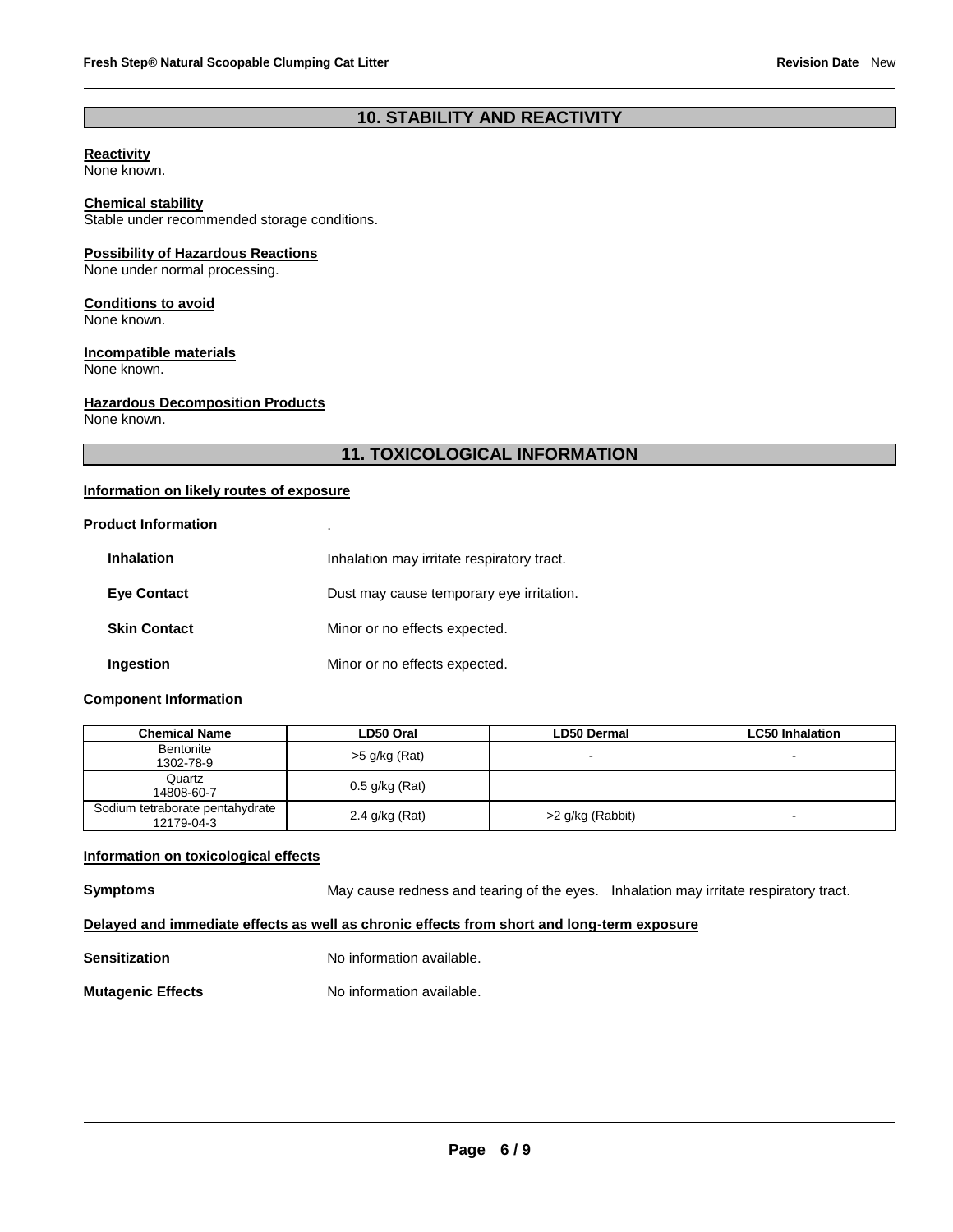**Carcinogenicity** The table below indicates whether each agency has listed any ingredient as a carcinogen.

| <b>Chemical Name</b>                                                                                                                                                                                                                                                                                                                                                                                                                                                                                                                                    | <b>ACGIH</b>              | <b>IARC</b> | <b>NTP</b> | <b>OSHA</b> |  |  |
|---------------------------------------------------------------------------------------------------------------------------------------------------------------------------------------------------------------------------------------------------------------------------------------------------------------------------------------------------------------------------------------------------------------------------------------------------------------------------------------------------------------------------------------------------------|---------------------------|-------------|------------|-------------|--|--|
| Crystalline silica (quartz)<br>14808-60-7                                                                                                                                                                                                                                                                                                                                                                                                                                                                                                               | A2                        | Group 1     | Known      | X           |  |  |
| ACGIH: (American Conference of Governmental Industrial Hygienists)<br>A2 - Suspected Human Carcinogen<br><b>IARC: (International Agency for Research on Cancer)</b><br>Group 1 - Carcinogenic to Humans<br><b>NTP: (National Toxicology Program)</b><br>Known - Known Carcinogen<br><b>OSHA: (Occupational Safety &amp; Health Administration)</b><br>X - Present                                                                                                                                                                                       |                           |             |            |             |  |  |
| <b>Reproductive Toxicity</b><br>Contains a known or suspected reproductive toxin (sodium tetraborate pentahydrate).                                                                                                                                                                                                                                                                                                                                                                                                                                     |                           |             |            |             |  |  |
| STOT - single exposure                                                                                                                                                                                                                                                                                                                                                                                                                                                                                                                                  | No information available. |             |            |             |  |  |
| No information available.<br><b>STOT - repeated exposure</b><br><b>Chronic Toxicity</b><br>Contains a known or suspected carcinogen. Contains a known or suspected reproductive<br>toxin. Possible risk of irreversible effects. Bentonite contains naturally occurring<br>crystalline silica. Crystalline silica (quartz) has been classified by the International Agency<br>for Research on Cancer (IARC) as a known human carcinogen (Group 1).<br>Respiratory system, reproductive system, respiratory system, eyes.<br><b>Target Organ Effects</b> |                           |             |            |             |  |  |
| <b>Aspiration Hazard</b><br>Not an aspiration hazard.                                                                                                                                                                                                                                                                                                                                                                                                                                                                                                   |                           |             |            |             |  |  |

#### **Numerical measures of toxicity - Product Information**

**The following values are calculated based on chapter 3.1 of the GHS document** No information available.

# **12. ECOLOGICAL INFORMATION**

#### **Ecotoxicity**

The environmental impact of this product has not been fully investigated.

#### **Persistence and Degradability**

No information available.

#### **Bioaccumulation**

No information available.

#### **Other adverse effects**

Used cat litter is not recommended for use in the garden.

**13. DISPOSAL CONSIDERATIONS**

#### **Disposal methods**

Reclaim, if possible, since material may be used as an absorbent for liquid spills. Dispose of in accordance with all applicable federal, state, and local regulations.

#### **Contaminated Packaging**

Dispose of in accordance with all applicable federal, state, and local regulations.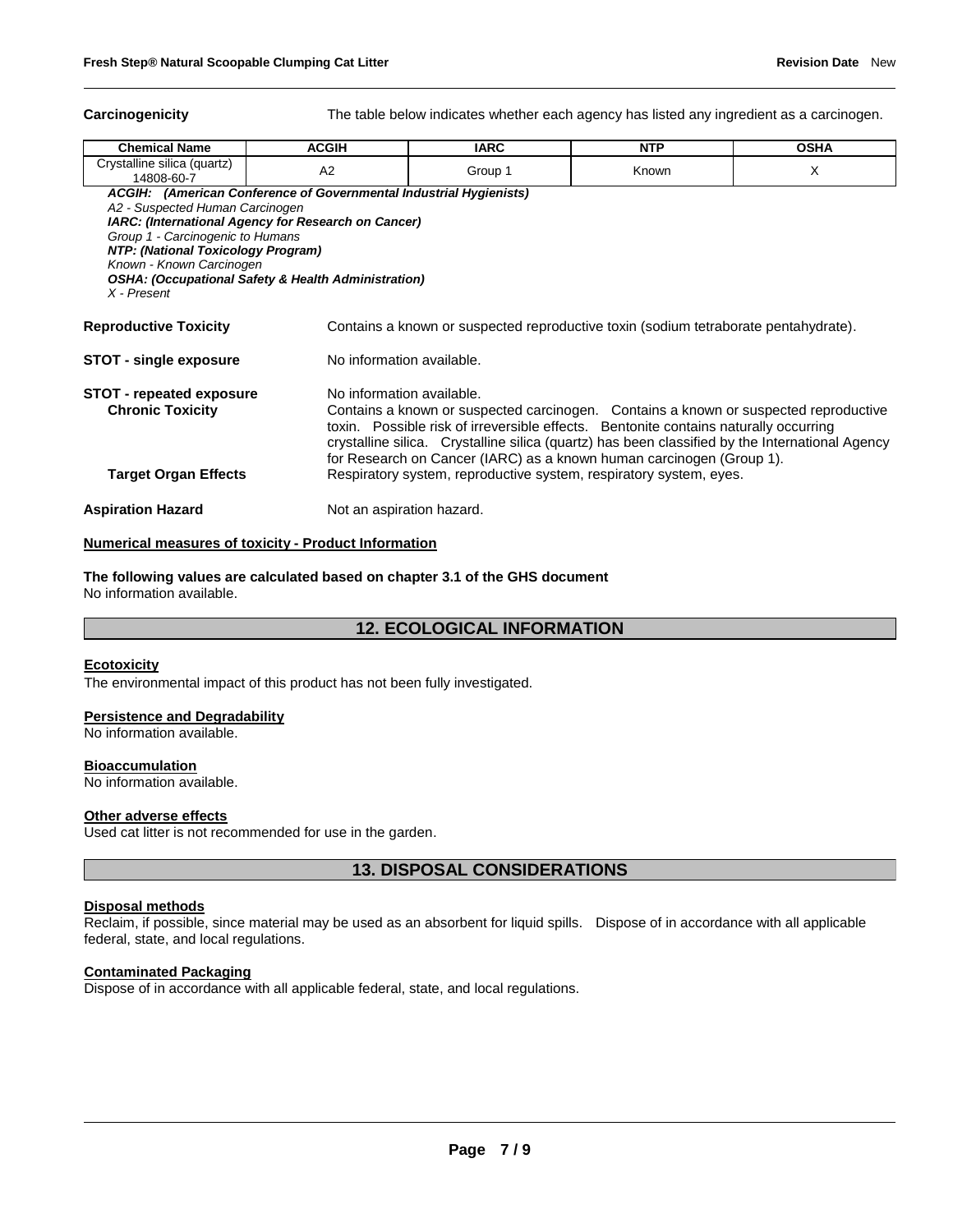| <b>14. TRANSPORT INFORMATION</b>  |                |  |  |  |
|-----------------------------------|----------------|--|--|--|
| <b>DOT</b>                        | Not regulated. |  |  |  |
| <b>TDG</b>                        | Not regulated. |  |  |  |
| <b>ICAO</b>                       | Not regulated. |  |  |  |
| <b>IATA</b>                       | Not regulated. |  |  |  |
| <b>IMDG/IMO</b>                   | Not regulated. |  |  |  |
| <b>15. REGULATORY INFORMATION</b> |                |  |  |  |

#### **Chemical Inventories**

| <b>TSCA</b>     | All components of this product are either on the TSCA 8(b) Inventory or otherwise exempt |
|-----------------|------------------------------------------------------------------------------------------|
| <b>DSL/NDSL</b> | from listing.<br>All components are on the DSL or NDSL.                                  |

**TSCA** - United States Toxic Substances Control Act Section 8(b) Inventory **DSL/NDSL** - Canadian Domestic Substances List/Non-Domestic Substances List

#### **U.S. Federal Regulations**

#### **SARA 313**

Section 313 of Title III of the Superfund Amendments and Reauthorization Act of 1986 (SARA). This product does not contain any chemicals which are subject to the reporting requirements of the Act and Title 40 of the Code of Federal Regulations, Part 372

| <b>Acute Health Hazard</b>               | Yes. |
|------------------------------------------|------|
| <b>Chronic Health Hazard</b>             | Yes  |
| <b>Fire Hazard</b>                       | N٥   |
| <b>Sudden Release of Pressure Hazard</b> | N٥   |
| <b>Reactive Hazard</b>                   | N٥   |

#### **Clean Water Act**

This product does not contain any substances that are regulated pollutants pursuant to the Clean Water Act (40 CFR 122.21 and 40 CFR 122.42).

### **CERCLA**

.

This material, as supplied, does not contain any substances regulated as hazardous substances under the Comprehensive Environmental Response Compensation and Liability Act (CERCLA) (40 CFR 302) or the Superfund Amendments and Reauthorization Act (SARA) (40 CFR 355). There may be specific reporting requirements at the local, regional, or state level pertaining to releases of this material.

#### **US State Regulations**

### **California Proposition 65**

This product contains the following Proposition 65 chemical.

| <b>TIME A CARD</b>                                                              |             |
|---------------------------------------------------------------------------------|-------------|
| ---                                                                             | `osition 65 |
| Mam⊾                                                                            | ∴am.        |
| .nemical                                                                        |             |
| <br>Crvstalline<br>respirable size)<br>sılıca<br>⇒ particles o<br>∡ (airborne ∶ | Cancer      |